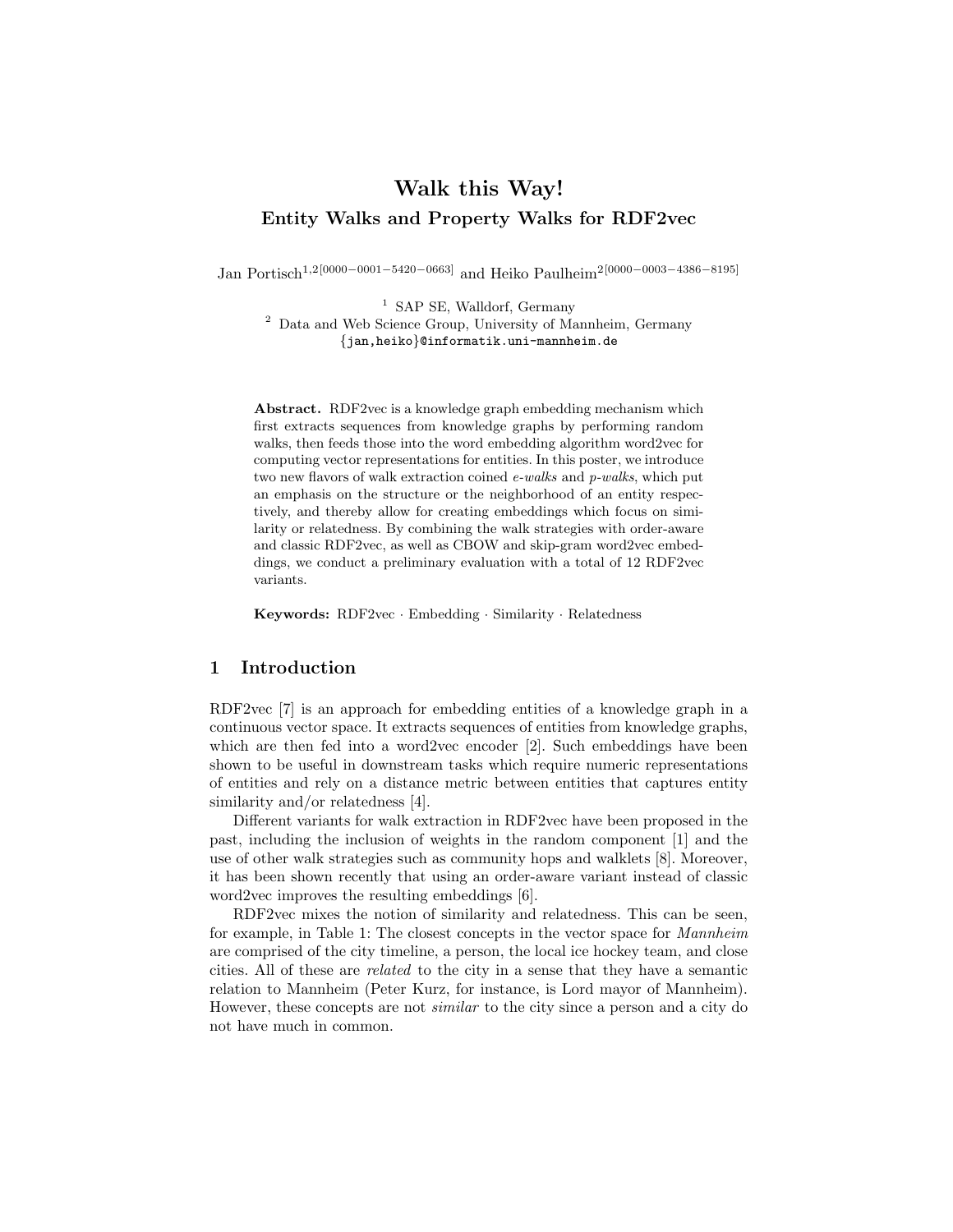2 J. Portisch and H. Paulheim

| $\#$ RDF2vec                  | $ p-RDF2vec e-RDF2vec$ |                      |
|-------------------------------|------------------------|----------------------|
| $1$ Ludwigshafen              | Arnsberg               | Ludwigshafen         |
| $2$ Peter Kurz                | $\lvert$ Frankfurt     | Timeline of Mannheim |
| 3 Timeline of Mannheim Tehran |                        | Peter Kurz           |
| $4$ Karlsruhe                 | Bochum                 | Adler Mannheim       |
| $5$  Adler Mannheim           | Bremen                 | Peter Kurze          |

Table 1. 5 nearest neighbors to Mannheim in RDF2vec (classic), p-RDF2vec, and e-RDF2vec trained on DBpedia (SG)

In this paper, we present two new variants of RDF2vec:  $p$ -RDF2vec emphasizes structural properties of entities, i.e. their attributes, and consequently has a higher exposure towards similarity.  $e$ -RDF2vec emphasizes the neighboring entities, i.e. the context of entities, and consequently has a higher exposure towards relatedness.

## 2 New Walk Flavors

In the following, we define a knowledge graph  $\mathcal G$  as a labeled directed graph  $\mathcal{G} = (\mathcal{V}, \mathcal{E})$ , where  $\mathcal{E} \subseteq \mathcal{V} \times \mathcal{R} \times \mathcal{V}$  for a set of relations  $\mathcal{R}$ . Vertices are subsequently also referred to as entities and edges as predicates.

Classic RDF2vec creates sequences of random walks. A random walk of length n (for an even number n) for  $w_0$  has the form

$$
w = (w_{-\frac{n}{2}}, w_{-\frac{n}{2}+1}, ..., w_0, ..., w_{\frac{n}{2}-1}, w_{\frac{n}{2}})
$$
\n
$$
\tag{1}
$$

where  $w_i \in V$  if i is even, and  $w_i \in \mathcal{R}$  if i is odd. For better readability, we stylize  $w_i \in \mathcal{V}$  as  $e_i$  and  $w_i \in \mathcal{R}$  as  $p_i$ :

$$
w = (e_{-\frac{n}{2}}, p_{-\frac{n}{2}+1}, ..., e_0, ..., p_{\frac{n}{2}-1}, e_{\frac{n}{2}})
$$
\n
$$
(2)
$$

In the case of loops, it is possible that a walk contains an entity or edge more than once.

From the definition of random walks, we derive two other types of random walks (see Fig. 1): A *p-walk*  $w_p$  is a subsequence of a walk w which consists of only the focus entity  $e_0$  and the predicates in the walk, i.e.,

$$
w_p = (p_{-\frac{n}{2}+1}, p_{-\frac{n}{2}+3}, ..., e_0, ..., p_{\frac{n}{2}-3}, p_{\frac{n}{2}-1})
$$
\n(3)

In contrast, an e-walk consists only of the entities in the walk, i.e.,

$$
w_e = (e_{-\frac{n}{2}}, e_{-\frac{n}{2}+2}, ..., e_0, ..., e_{\frac{n}{2}-2}, e_{\frac{n}{2}})
$$
(4)

In other words: p-walks capture the structure around an entity, while e-walks capture the context. Thus, we hypothesize that embeddings computed from pwalks capture (structural) *similarity*, while those computed from e-walks capture contextual similarity, which can also be understood as relatedness.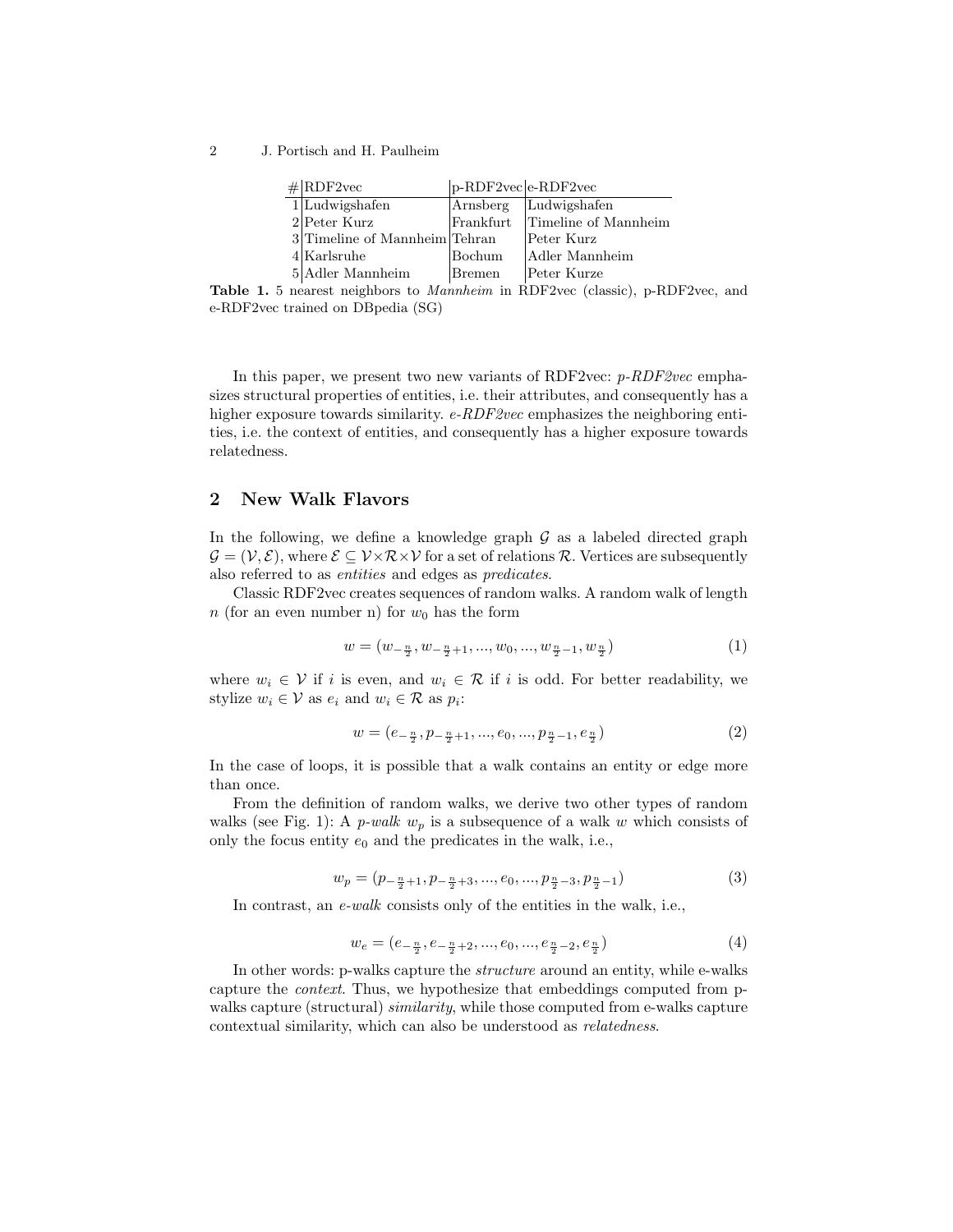

Fig. 1. Illustration of the different walk types

#### 3 Evaluation

We evaluate embeddings obtained using three different walk extraction strategies, i.e., classic walks, p-walks and e-walks, and training with classic word2vec as well as order-aware word2vec, using both the CBOW and skip-gram variants. This, in total, yields 12 different configurations for RDF2vec.<sup>3</sup> All embedding models are publicly available to download via KGvec2go [5].<sup>4</sup>

For evaluation, we use the framework proposed in [3], which consists of different tasks (classification, regression, clustering, analogy reasoning, entity relatedness, document similarity). We use a recent DB pedia release<sup>5</sup>. The results are depicted in Table 2. We can make a few interesting observations:

- 1. In 12/20 cases, the best results are achieved with classic walks. p-walks yield the best results in 3/20 cases, e-walks do so in 5/20 cases.
- 2. For entity relatedness, e-walks yield the best results, showing that those walks actually capture relatedness best.
- 3. For document similarity, p-walks outperform the other approaches. One explanation could be that structural similarity of entities (e.g., politicians vs. athletes) is more important for that task.
- 4. Semantic analogies are known to require both, relatedness and similarity.<sup>6</sup> Therefore, one may expect both p-walks and e-walks to perform poorly which is indeed verified by our experiments.
- 5. As observed in [6], the ordered variants almost always outperform the nonordered ones, for all kinds of walks, except for the semantic analogy problems.

 $3$  We generated 500 walks per node with a depth of 4, i.e., we perform 4 node hops. All embeddings are trained with a dimensionality of 200. The experiments were performed with jRDF2vec (https://github.com/dwslab/jRDF2Vec), which implements all the different variants used in this paper.

 $^4$  http://kgvec2go.org/download.html

 $^5$ https://www.dbpedia.org/blog/snapshot-2021-09-release/

 $6$  For solving an analogy task like *Paris is to France like Berlin is to X, X* must be similar to France, as well as related to Berlin.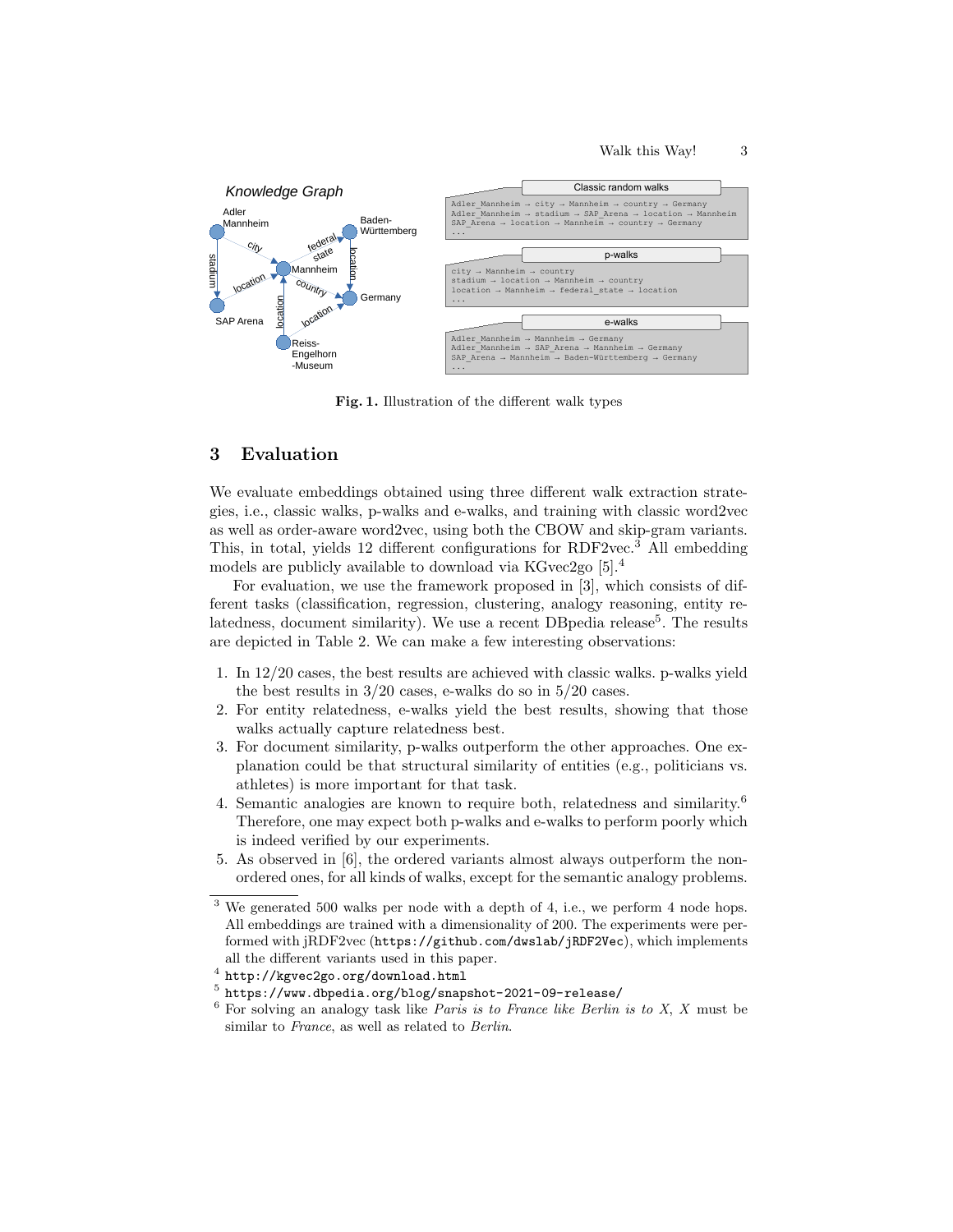4 J. Portisch and H. Paulheim

This effect is even slightly stronger for p-walks and e-walks than for classic RDF2vec.

6. Generally, skip-gram (and its ordered variant) are more likely to yield better results than CBOW.

Table 1 shows the five closest concepts for classic RDF2vec and the extensions presented in this paper. It can be seen that classic and e-RDF2vec have an exposure towards relatedness while p-RDF2vec results in similar entities (i.e., only cities) being retrieved.

# 4 Conclusion and Future Work

In this work, we have shown that p-walks and e-walks are interesting alternatives, which, in particular in combination with the order-aware variant of RDF2vec, can outperform classic RDF2vec embeddings. Moreover, we have seen that using p-walks and e-walks can help create embeddings whose distance function reflects similarity and relatedness respectively.

At the same time, the evaluation is still not very conclusive. Therefore, we aim at compiling collections of synthetic test cases which will allow us to make clear statements about which techniques are promising for which kind of problem.

Another interesting avenue for future research is the combination of different embeddings. In cases where aspects of two or three different embedding techniques are relevant, those can be combined and fed into a downstream classification system.

### References

- 1. Cochez, M., Ristoski, P., Ponzetto, S.P., Paulheim, H.: Biased graph walks for rdf graph embeddings. In: WIMS. pp. 1–12 (2017)
- 2. Mikolov, T., Sutskever, I., Chen, K., Corrado, G.S., Dean, J.: Distributed representations of words and phrases and their compositionality. NIPS 26 (2013)
- 3. Pellegrino, M.A., Altabba, A., Garofalo, M., Ristoski, P., Cochez, M.: Geval: a modular and extensible evaluation framework for graph embedding techniques. In: ESWC. pp. 565–582. Springer (2020)
- 4. Portisch, J., Heist, N., Paulheim, H.: Knowledge graph embedding for data mining vs. knowledge graph embedding for link prediction – two sides of the same coin? Semantic Web (to appear) (2022)
- 5. Portisch, J., Hladik, M., Paulheim, H.: Kgvec2go knowledge graph embeddings as a service. In: LREC 2020. pp. 5641–5647. ELRA (2020)
- 6. Portisch, J., Paulheim, H.: Putting rdf2vec in order. In: ISWC 2021 Posters and Demos (2021)
- 7. Ristoski, P., Paulheim, H.: Rdf2vec: Rdf graph embeddings for data mining. In: ISWC. pp. 498–514. Springer (2016)
- 8. Vandewiele, G., Steenwinckel, B., Bonte, P., Weyns, M., Paulheim, H., Ristoski, P., De Turck, F., Ongenae, F.: Walk extraction strategies for node embeddings with rdf2vec in knowledge graphs. In: Workshop on Machine Learning and Knowledge Graphs (2021)